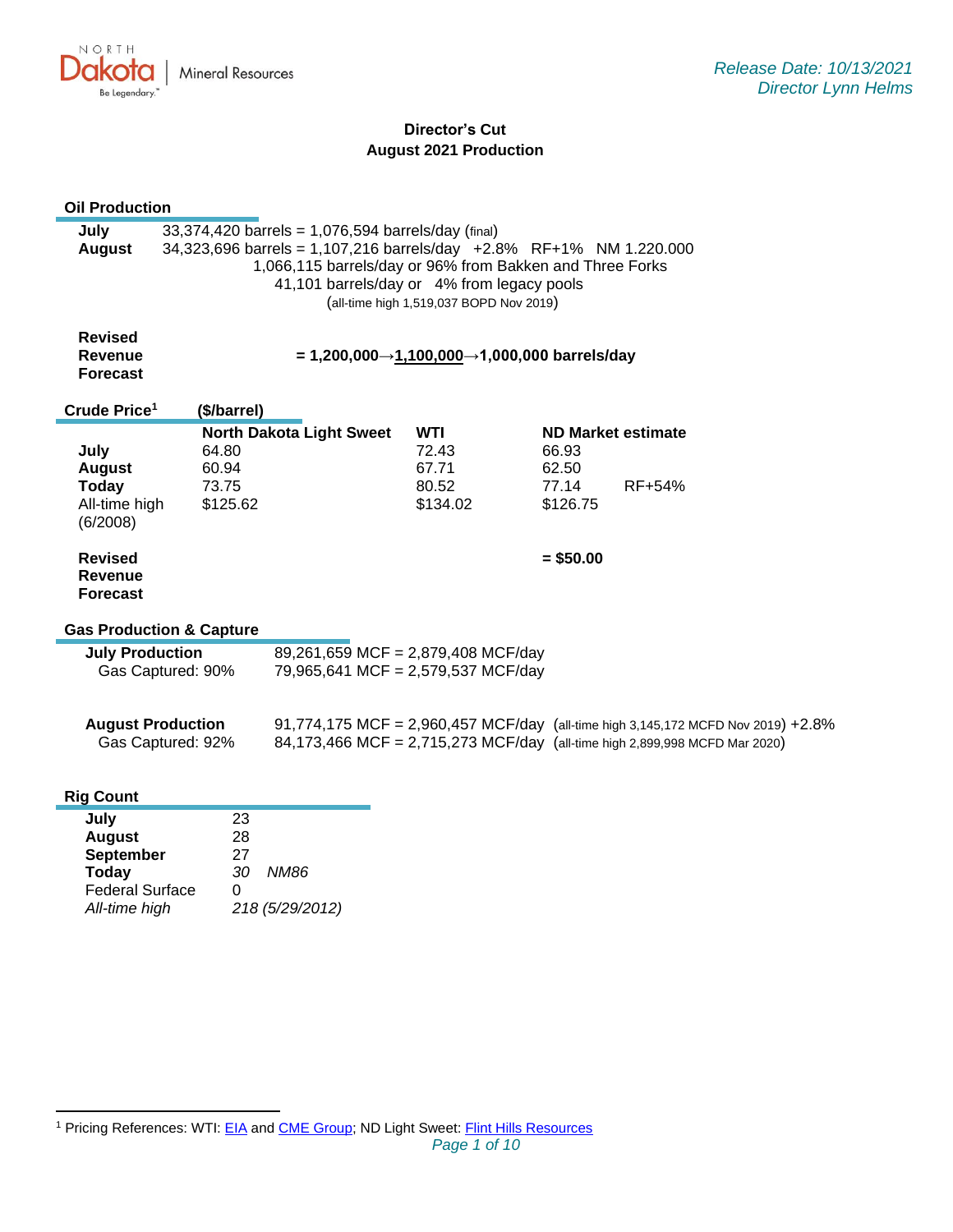**Mineral Resources** 

### **Wells**

 $N$   $\cap$   $R$   $T$   $\vdash$ 

|                                              | July                     | <b>August</b>                                                                                                                                                                           | <b>September</b> | <b>Revised Revenue Forecast</b>                   |  |  |
|----------------------------------------------|--------------------------|-----------------------------------------------------------------------------------------------------------------------------------------------------------------------------------------|------------------|---------------------------------------------------|--|--|
| <b>Permitted</b>                             | 40 drilling<br>0 seismic | 79 drilling<br>69 drilling<br>2 seismic<br>0 seismic<br>(All-time high was 370 - Oct. 2012)                                                                                             |                  |                                                   |  |  |
| <b>Completed</b>                             | 53 (Final)               | 47 (Revised)                                                                                                                                                                            | 34 (Preliminary) | $30 \rightarrow 40 \rightarrow 50 \rightarrow 60$ |  |  |
| Inactive <sup>2</sup>                        | 2,082                    | 1.672                                                                                                                                                                                   |                  |                                                   |  |  |
| <b>Waiting on</b><br>Completion <sup>3</sup> | 521                      | 521                                                                                                                                                                                     |                  |                                                   |  |  |
| <b>Producing</b>                             | 16.890                   | 16,953 (Preliminary)<br>(All-time high<br>16,844 in June<br>2021)<br>14,713 (87%) from<br>unconventional Bakken-<br><b>Three Forks</b><br>2,240 (13%) from legacy<br>conventional pools | ۰                |                                                   |  |  |

## **Fort Berthold Reservation Activity**

|                                  | Total   | Fee Land | <b>Trust Land</b> |
|----------------------------------|---------|----------|-------------------|
| Oil Production (barrels/day)     | 253.291 | 99.695   | 153.596           |
| Drilling Rigs                    |         |          |                   |
| Active Wells                     | 2.598   | 646      | 952               |
| Waiting on completion            | -RD     |          |                   |
| <b>Approved Drilling Permits</b> | TRD     |          | 'RГ               |
| <b>Potential Future Wells</b>    | 3 954   | 1.118    | 2.836             |

## **Drilling and Completions Activity & Crude Oil Markets**

The drilling rig count was stable in the mid 50's second half of 2019 through May 2020. Drilling rig count fell 51% from January 2020 to August 2021 and is slowly increasing.

The number of well completions has been low and volatile since April 2020 as the number of active completion crews dropped from 25 to 1 then increased to 6 in July 2021 and to 10 this week.

OPEC+ reached a deal Sunday to phase out 5.8 million barrels per day of oil production cuts by September 2022 as prices of the commodity hit their highest levels in more than two years. Coordinated increases in oil supply from the group known as OPEC+ began in August. At their October 4, 2021 meeting OPEC+ decided to stick with their plan to increase production 400,000 barrels per day on a monthly basis going forward.

The International Energy Agency estimates a 1.5 million barrel per day shortfall for the second half of this year, indicating a tight market despite the gradual OPEC supply boost. EIA now estimates that supply and demand are balanced with demand returning to 2019 levels in the second quarter 2022.

<sup>2</sup> Includes all well types on IA and AB statuses: **IA** = Inactive shut in >3 months and <12 months;

**AB** = Abandoned (Shut in >12 months)

<sup>&</sup>lt;sup>3</sup> The number of wells waiting on completions is an estimate on the part of the director based on idle well count and a typical five-year average. Neither the State of North Dakota, nor any agency officer, or employee of the State of North Dakota warrants the accuracy or reliability of this product and shall not be held responsible for any losses caused by this product. Portions of the information may be incorrect or out of date. Any person or entity that relies on any information obtained from this product does so at his or her own risk.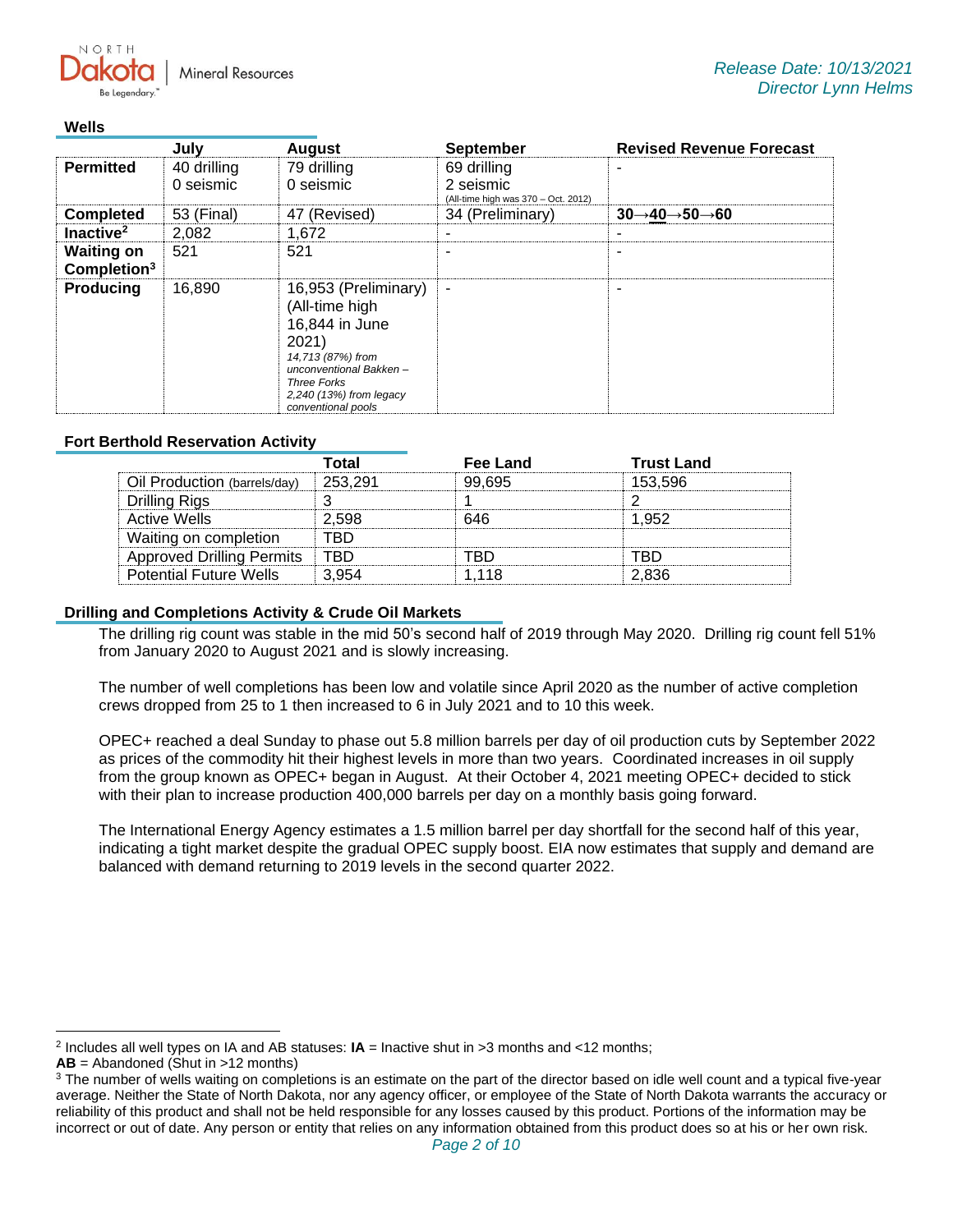NORTH **Mineral Resources** 



Crude oil transportation capacity including rail deliveries to coastal refineries is adequate, but could be disrupted due to:

US Appeals Court for the ninth circuit upholding of a lower court ruling protecting the Swinomish Indian Tribal Community's right to sue to enforce an agreement that restricts the number of trains that can cross its reservation in northwest Washington state.

DAPL Civil Action No. 16-1534 continues, but the courts have now ruled that DAPL can continue normal operations through March 2022.

Drilling activity is slowly increasing and operators continue to maintain a permit inventory of approximately 12 months.

### **Gas Capture**

US natural gas storage is now 5% below the five-year average. Crude oil inventories are below normal in the US, but world storage is above the five-year average.

The price of natural gas delivered to Northern Border at Watford City increased to \$23.42/MCF February 17, 2021 but has returned to a significantly higher than normal level of \$5.36/MCF today. This results in a current oil to gas price ratio of 14 to 1. The state wide gas flared volume from July to August decreased 54,686 MCFD to 245,185 MCF per day, and the percent flared decreased to 8.3% while Bakken capture percentage increased to 92%.

The historical high flared percent was 36% in 09/2011.

Gas capture details are as follows: Statewide 92% Statewide Bakken 92% Non-FBIR Bakken 92% FBIR Bakken 92% Trust FBIR Bakken 93% Fee FBIR 79%

The Commission established the following gas capture goals:

| 74% | October 1, 2014 - December 31, 2014 |
|-----|-------------------------------------|
| 77% | January 1, 2015 - March 31, 2016    |
| 80% | April 1, 2016 - October 31, 2016    |
| 85% | November 1, 2016 - October 31, 2018 |
| 88% | November 1, 2018 - October 31, 2020 |
| 91% | November 1, 2020                    |

L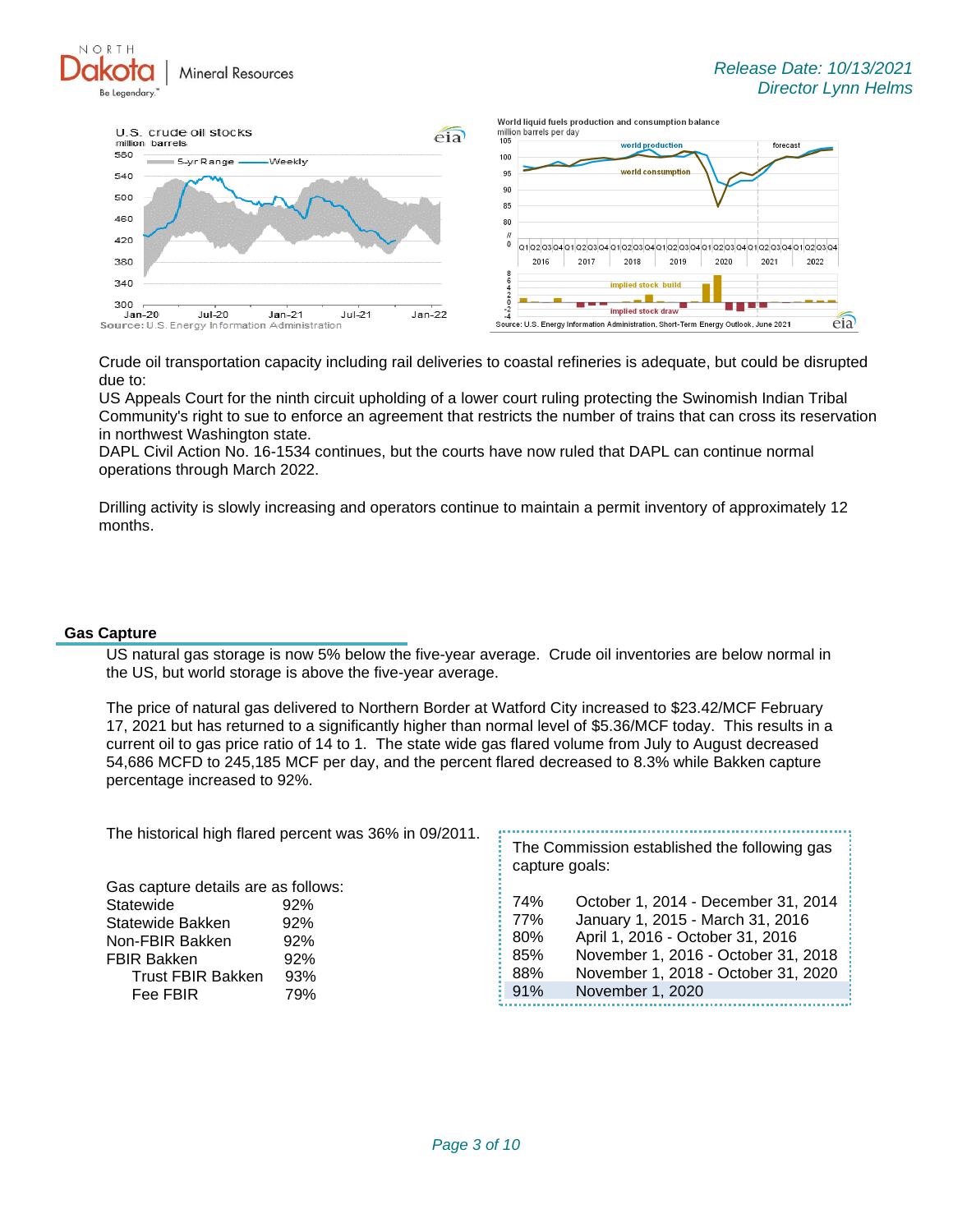## **Seismic**

Seismic activity for oil and gas has stopped.

| <b>Active</b><br><b>Surveys</b> | <b>Recording NDIC Reclamation</b><br>Proiects | Remediating | ⊧ Suspended ⊹ Permitted | (Oil and Gas) | Permitted |
|---------------------------------|-----------------------------------------------|-------------|-------------------------|---------------|-----------|
|                                 |                                               |             |                         |               |           |

## **Agency Updates**

**BIA** has published a new final rule to update the process for obtaining rights of way on Indian land. The rule was published 11/19/15 and became effective 12/21/15. The final rule can be found at

[https://www.federalregister.gov/articles/2015/11/19/2015-28548/rights-of-way-on-indian-land.](https://gcc02.safelinks.protection.outlook.com/?url=https%3A%2F%2Fwww.federalregister.gov%2Farticles%2F2015%2F11%2F19%2F2015-28548%2Frights-of-way-on-indian-land&data=04%7C01%7Ckahaarsager%40nd.gov%7C5f806a82d1d94988853208d98dd0e151%7C2dea0464da514a88bae2b3db94bc0c54%7C0%7C0%7C637696750545308579%7CUnknown%7CTWFpbGZsb3d8eyJWIjoiMC4wLjAwMDAiLCJQIjoiV2luMzIiLCJBTiI6Ik1haWwiLCJXVCI6Mn0%3D%7C1000&sdata=ulbPF5GN5N%2FuEs5FtAlTy16s2n%2F7SROhH5ocnaTtXb0%3D&reserved=0) On 3/11/16, the Western Energy Alliance filed a complaint and motion for a temporary restraining order and/or a preliminary injunction. On 04/19/16, the US District court for the District of North Dakota issued an order denying the motion for a preliminary injunction. The new valuation requirements were resulting in increased delays so BIA provided a waiver that expires 04/05/2020. On 03/09/2020 the NDIC submitted comments supporting an extension of that waiver through 04/05/2021 to allow infrastructure development to continue while BIA develops and implements the new process. NDIC comments can be found at<http://www.nd.gov/ndic/ic-press/Sweeney%20letter%20200309.pdf>

**BLM on 1/20/21 DOI issued order 3395** implementing a 60 day suspension of Federal Register publications; issuing, revising, or amending Resource Management Plans; granting rights of way and easements; approving or amending plans of operation; appointing, hiring or promoting personnel; leasing; and permits to drill. On 1/27/21 President Biden issued an executive order that mandates a "pause" on new oil and gas leasing on federal lands, onshore and offshore, "to the extent consistent with applicable law," while a comprehensive review of oil and gas permitting and leasing is conducted by the Interior Department. There is no time limit on the review, which means the president's moratorium on new leasing is indefinite. The order does not restrict energy activities on lands the government holds in trust for Native American tribes. **What is the percentage of federal lands in ND?**

Mineral ownership in ND is 85% private, 9% federal (4% Indian lands and 5% federal public lands), and 6% state. 66% of ND spacing units contain no federal public or Indian minerals, 24% contain federal public minerals, 9% contain Indian minerals,1% contain both.

### **How many potential wells could be delayed or not drilled by a Biden administration ban on drilling permits and hydraulic fracturing on federal lands?**

A spatial query found 3,443 undrilled wells in spacing units that would penetrate federal minerals, 2,902 undrilled wells in spacing units would penetrate BIA Trust minerals (700 tribal minerals and 2,202 allotted minerals), and the total number of wells potentially impacted is 6,345. The minimum number of future Bakken wells is 24,000 so the 3,443 wells on federal public lands =  $14\%$ , and the 2,902 wells on trust lands =  $12\%$ .

### **What is the potential federal royalty loss from a Biden administration ban on drilling permits and hydraulic fracturing on federal lands?**

A recent study from University of Wyoming estimated the ND loss as follows: 2021-2025 \$76 million, 2026-2030 \$113 million, 2031-2035 \$160 million, and 2036-2040 \$221 million for a total of \$570 million over 15 years. Please note that 50% of the royalties on federal public lands go to the state and 50% of the state share goes to the county where the oil was produced.

The U.S. Interior Department launched its review of the federal oil and gas leasing program on 3/25/21, a key step that will determine whether the Biden administration will permanently halt new leases on federal land and water. The review kicked off with a public forum on oil and gas leasing on federal land and water, with participants representing industry, environmental conservation and justice groups, labor and others, and commence an online comment period. This input will inform an interim report to be released in early summer outlining next steps and recommendations on the future of the program and what can be done to reform how leases are managed and how much revenue should go to taxpayers and other issues.

On 7/7/21 North Dakota sued the Department of Interior (DOI), Secretary of Interior Debra Haaland, Bureau of Land Management (BLM), Director of the BLM Nada Culver, and Director of the Montana-Dakotas BLM John Mehlhoff in US District Court for the District of North Dakota. The lawsuit requests the court: Compel the Federal Defendants to hold quarterly lease sales.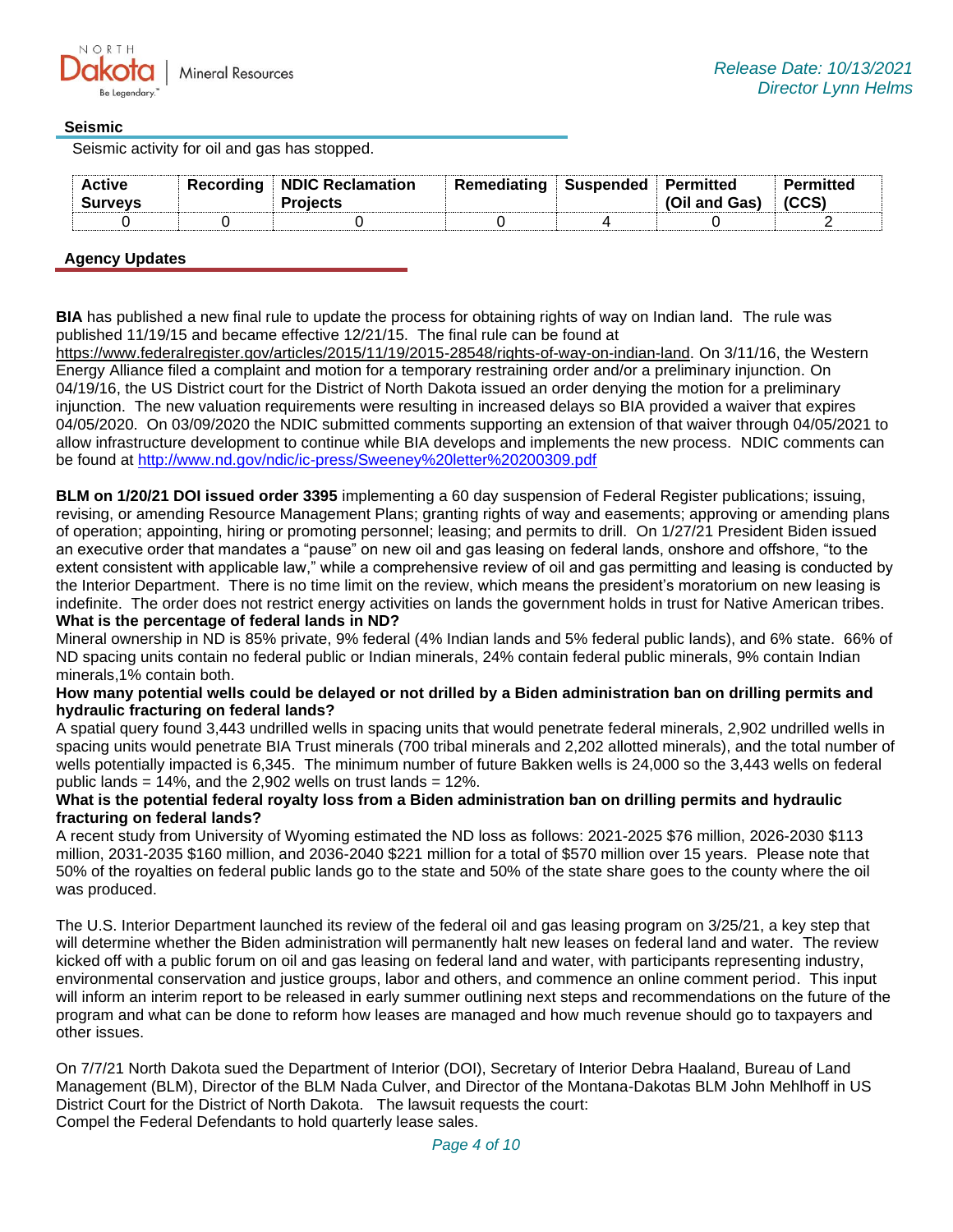

Prohibit the Federal Defendants from cancelling quarterly lease sales.

Enjoin the Secretary implementing a moratorium on federal lease sales.

Declare that Federal Defendants are in violation of MLA, FLPMA, NEPA, and APA.

Grant other relief sought and as the court deems proper to remedy the violations.

There are 811 tracts nominated for pending lease sales in ND:

566 are pending NEPA or surface manager concurrence

236 are fully evaluated, and waiting for scheduled auction – value to ND 1,011 wells and \$4.8 billion (GPT, OET, NDTL royalties, federal royalties, sales tax and income tax)

9 are planned for auction Q1 and Q2 2021 6 for March and 3 for June – value to ND 20 wells and \$82.3 million (GPT, OET, NDTL royalties, federal royalties, sales tax and income tax)

It is too late to notice and hold Q3 sale – 2 more tracts impacted - value to ND 23 wells and \$157.6 million (GPT, OET, NDTL royalties, federal royalties, sales tax and income tax)

**BLM published a new final rule 43 CFR Parts 3100, 3160 and 3170 to update and replace its regulations on venting and flaring of natural gas** effective 1/17/16. The final rule can be viewed online at

[https://www.blm.gov/programs/energy-and-minerals/oil-and-gas/operations-and-production/methane-and-waste](https://gcc02.safelinks.protection.outlook.com/?url=https%3A%2F%2Fwww.blm.gov%2Fprograms%2Fenergy-and-minerals%2Foil-and-gas%2Foperations-and-production%2Fmethane-and-waste-prevention-rule&data=04%7C01%7Ckahaarsager%40nd.gov%7C5f806a82d1d94988853208d98dd0e151%7C2dea0464da514a88bae2b3db94bc0c54%7C0%7C0%7C637696750545308579%7CUnknown%7CTWFpbGZsb3d8eyJWIjoiMC4wLjAwMDAiLCJQIjoiV2luMzIiLCJBTiI6Ik1haWwiLCJXVCI6Mn0%3D%7C1000&sdata=WPQikPar0hBmAErPTa6JCTLILER0hP8%2FJs4pC8WKbkA%3D&reserved=0)[prevention-rule](https://gcc02.safelinks.protection.outlook.com/?url=https%3A%2F%2Fwww.blm.gov%2Fprograms%2Fenergy-and-minerals%2Foil-and-gas%2Foperations-and-production%2Fmethane-and-waste-prevention-rule&data=04%7C01%7Ckahaarsager%40nd.gov%7C5f806a82d1d94988853208d98dd0e151%7C2dea0464da514a88bae2b3db94bc0c54%7C0%7C0%7C637696750545308579%7CUnknown%7CTWFpbGZsb3d8eyJWIjoiMC4wLjAwMDAiLCJQIjoiV2luMzIiLCJBTiI6Ik1haWwiLCJXVCI6Mn0%3D%7C1000&sdata=WPQikPar0hBmAErPTa6JCTLILER0hP8%2FJs4pC8WKbkA%3D&reserved=0). North Dakota, Wyoming, Montana, Western Energy Alliance, and IPAA filed for a preliminary injunction to prevent the rule going into effect until the case is settled. A hearing in Casper, Wyoming was held 1/6/17. On 1/16/17 the court denied all of the petitioners' motions for preliminary injunctions. **On 2/3/17 the US House of Representatives voted 221-191 to approve a Congressional Review Act resolution against the rule.** On 3/28/17 President Trump issued an executive order which in part directs "The Secretary of the Interior shall review the following final rules, and any rules and guidance issued pursuant to them, for consistency with the policy set forth in section 1 of this order and, if appropriate, shall, as soon as practicable, suspend, revise, or rescind the guidance, or publish for notice and comment proposed rules suspending, revising, or rescinding those rules". This rule is included in the list as item (iv). North Dakota plans to continue active participation in the litigation of this rule until the BLM takes final action eliminating the rule. **On 5/10/17 the Senate voted 51 to 49 against the CRA, allowing the rule to remain in effect.** On 6/27/17 U.S. D. Ct. Judge Skavdahl granted BLM's motion to extend the merits briefing schedule by 90 days, based on BLM's APA 705 stay and BLM's representations regarding its plans to reconsider the VF Rule. Opening briefs were filed 7/3/17. On 7/5/17 California and New Mexico sued BLM in the U.S. District Court for the Northern District of California, seeking a declaratory judgement that BLM's APA 705 stay was illegal and vacating the stay. The relief they request would vacate the stay of the January 2018 compliance et al deadlines, bringing them all back into force. BLM officials encouraged North Dakota to intervene. On 7/12/17 a group of NGOs including the Fort Berthold Protectors of Water and Earth Rights filed a separate suit against the BLM in federal court in the U.S. District Court for the Northern District of California, seeking a declaratory judgement that BLM's APA 705 stay was illegal and vacating the stay. California and New Mexico, along with various environmental groups, have challenged BLM's stay in the Northern District of California, and filed a motion for summary judgment on 7/26/17. On 8/24/17 North Dakota filed a response supporting BLM's motion, a motion to intervene, and a motion to change venue to Wyoming in an attempt to prevent all of the litigation regarding the timing of the Flaring Rule, including the future rulemakings further extending compliance deadlines that BLM has stated that it intends to publish, could end up in front of the magistrate judge in the Northern District of California instead of Judge Skavdahl in Wyoming. On 10/04/17 the federal magistrate judge in the Northern District of California granted the summary judgement motion by California, New Mexico, and several NGOs throwing out BLM's administrative and temporary postponement of several of the future rules compliance dates/obligations. On 10/05/17 the BLM issued a Federal Register Notice for a proposed rule that if finalized will delay certain requirements of the BLM Rule until 1/17/2019. North Dakota submitted comments to (1) support BLM's decision to delay certain compliance requirements and (2) continue to make the record that BLM exceeded its authority to promulgate the rule in the first place with particular emphasis on the specific/unique North Dakota considerations at issue. NDIC comments are available at [http://www.nd.gov/ndic/ic-press/dmr-blm](http://www.nd.gov/ndic/ic-press/dmr-blm-comments17-11.pdf)[comments17-11.pdf.](http://www.nd.gov/ndic/ic-press/dmr-blm-comments17-11.pdf) BLM, the states of CA & NM, and the NGOs supporting the current final rule were granted an extension to file response briefs to December  $11<sup>th</sup>$  in the WY court. On  $11/29/17$  North Dakota filed a response to industry petitioner's motion for a preliminary injunction supporting a preliminary or permanent injunction. On 12/4/17 USDOJ petitioned the 9<sup>th</sup> US Judicial Circuit Court in San Francisco to review and overturn the Northern District of California court's November decision ordering the US Bureau of Land Management to make oil and gas producers comply with the methane emissions requirements while the rules are being reviewed. On 12/7/17 BLM published a rule in the Federal Register delaying the methane regulation until January 2019, saying the previous rule is overly burdensome to industry. Officials said the delay will allow the federal Bureau of Land Management time to review the earlier rule while avoiding tens of millions of dollars in compliance costs to industry that may turn out to be unnecessary. On 12/19/17 BLM was sued by California, New Mexico, and a large group of NGOs in the Northern District of California federal court over the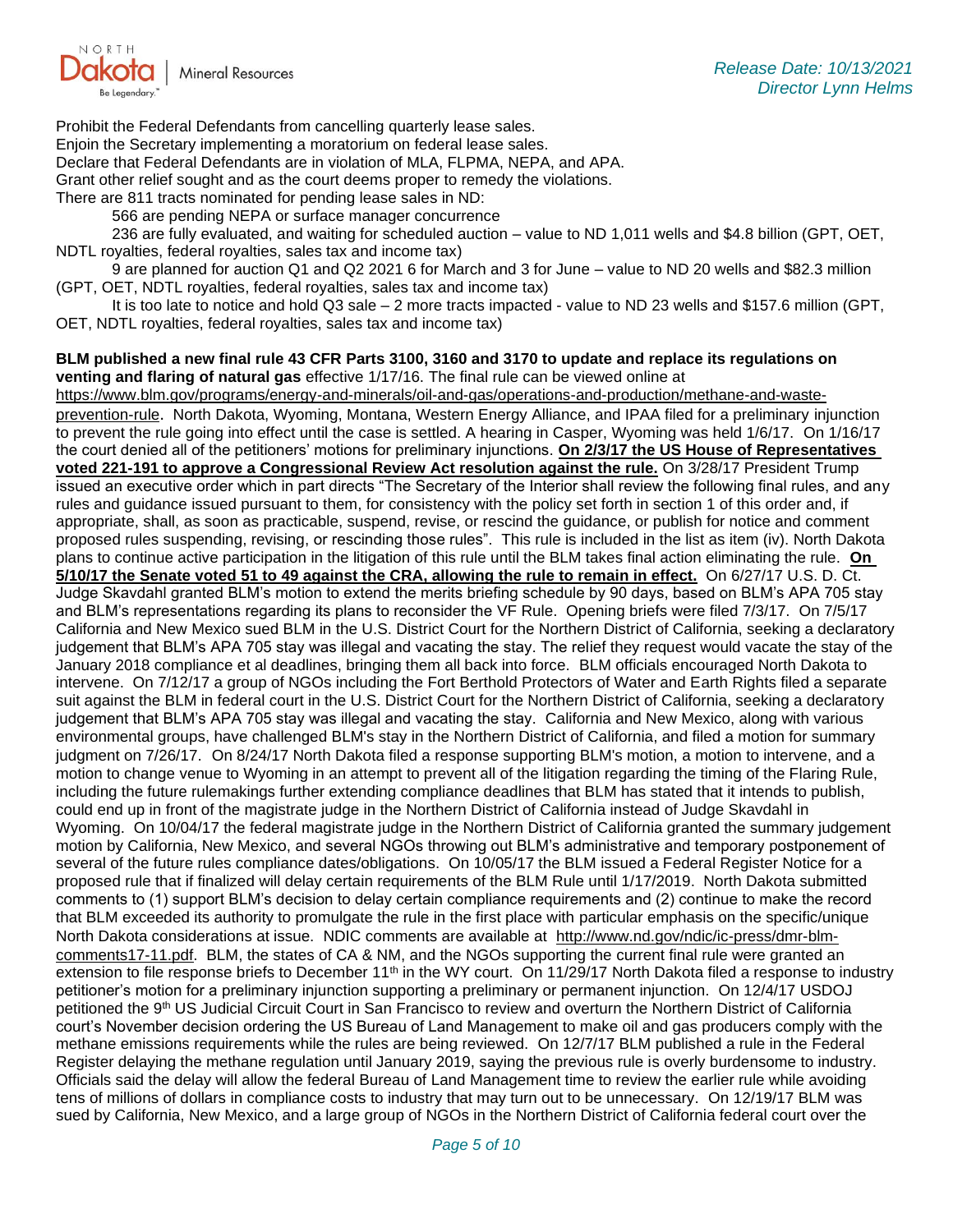

12/7/17 rule extending certain compliance dates in BLM's 2016 Rule. The complaint requests that BLM's extension rule be set aside and the provisions it relates to reinstated. On 12/26/17 BLM filed a motion seeking to stay the litigation in the U.S. District Court case in WY and to vacate the 1/5/2018 briefing deadline, a motion in which the industry trade associations and Montana and Wyoming joined. North Dakota and Texas filed a short response on 12/27/17 asking the Court to deny the motion or allow until 1/12/18 to fully respond to BLM's holiday week motion. On 12/29/17 the Wyoming district court granted BLM's motion to stay the 2016 Rule challenge litigation. On 2/22/18 BLM published a new rule proposal to revise the 2016 final Waste Prevention Rule (also known as the venting and flaring rule). The proposed rule would eliminate duplicative regulatory requirements and re-establish long-standing requirements that the 2016 final rule sought to replace. The Federal Register notice specifically requested comment on ways that the BLM can reduce the waste of gas by incentivizing the capture, reinjection, or beneficial use of the gas. NDIC comments can be viewed at [http://www.nd.gov/ndic/ic-press/blm%20comments%20180417.pdf.](http://www.nd.gov/ndic/ic-press/blm%20comments%20180417.pdf) On 2/22/18 Judge Orrick in the Northern District of California entered a preliminary injunction against the BLM's "Suspension Rule" which suspended for one year certain compliance deadlines in BLM's Venting and Flaring Rule. Judge Orrick also denied North Dakota's motion to transfer the case to the District of Wyoming where Judge Skavdahl had stayed the original rule on the grounds that parties were protected by the Suspension Rule. The immediate effect of this decision was to reinstate the BLM Venting and Flaring Rule in full, along with compliance deadlines that became effective 1/17/2018, and remove the protections relied upon by Judge Skavdahl the District of Wyoming case. On 3/7/18 U.S. District Court Judge Skavdahl granted the North Dakota/Texas Motion to lift the stay in the challenge to the BLM's Venting & Flaring Rule. The California Court explicitly adopted North Dakota's central position in intervention - stating that "I express no judgment whatsoever in this opinion on the merits of the [V&F] Rule," showing great deference to Judge Skavdahl and the existing case in his Court and rejecting the California, NM, and NGOs request to uphold the V&F Rule. On 4/4/18 U.S. District Judge Skavdahl issued an order granting Wyoming's request for a partial stay of the Rule under Section 705 of the APA. The Court's limited Stay Order provides immediate relief to industry, but the balance of the Rule, including BLM's unlawful exercise of authority over State and private mineral interests through an over-inclusive application of communitization remains. The Court denied the North Dakota/Texas motion to move forward to complete briefing on the merits, and also denied industry's motion for a preliminary injunction. The Court expressed frustration with " the administrative dysfunction" reflected by this case as it ping-pongs between the District Courts of Wyoming and California and BLM's various attempts to delay, rescind or replace the Rule, concluding that "going forward on the merits at this point remains a waste of judicial resources and disregards prudential ripeness concerns." On 4/5/18 15 NGOs filed a Notice of Appeal with the 10th Circuit. California & New Mexico followed suit on 4/5/18 and have now also filed an appeal with the 10th Circuit. On 9/12/18 North Dakota filed a brief in the  $10<sup>th</sup>$  Circuit Court of Appeals urging the Court, if it chooses to reverse the Wyoming district court's Stay Order, to remand the case back to the Wyoming district court with direction to finish this protracted legal process by promptly proceeding to a ruling on the merits. On 9/18/18 BLM issued their final rule revising the Obama-era Waste Prevention Rule, also referred to as the venting and flaring rule. The new rule will better align venting and flaring regulations with President Trump's priorities on energy development, job creation, and reduced compliance costs. These changes will also allow BLM to recognize existing state regulatory efforts and avoid duplicative requirements. In response to comments and after further consideration, the BLM made the following modifications to the proposed rule in this final rule: (1) Clarification that the 24-hour limit on royalty-free flaring during downhole well maintenance and liquids unloading in § 3179.104 applies "per event"; (2) Addition of a standard for "applicable rules, regulations, or orders" of a State regulatory agency or tribe in § 3179.201(a); and (3) Addition of a provision allowing for tribes to seek BLM approval to have tribal rules apply in place of any or all of the provisions of subpart 3179. The revised rule goes into effect on 11/27/18. On 9/28/18 a coalition of 17 conservation and tribal citizen groups filed a lawsuit challenging the decision to revise the Bureau of Land Management's Waste Prevention Rule, stating that the rule violates a number of existing federal policies. The states of New Mexico and California also filed a lawsuit challenging BLM's action. The BLM and NDIC have reached an impasse on negotiations for an agreement to implement section 3179.201, but continue to communicate regarding possible ways to resolve the disagreement. On 08/15/20 the U.S. District Court for the Northern District of California invalidated the 2018 revisions to the 2016 Waste Prevention Rule. This ruling means that the Waste Prevention Rule goes back in effect in 90 days, and the oil and gas industry will have to comply with the Rule's requirements. U.S. District Judge Yvonne Gonzalez Rogers found that the 2018 rescission violated federal law because it ignored the federal government's statutory duty to prevent waste, instead relying almost entirely on "inadequate or nonexistent state regulations". On 08/25/20 the citizen groups and state respondents filed a supplemental response brief in the US District Court District of Wyoming. On 09/04/20 North Dakota and Texas filed a reply brief of petitionerintervenors in the US District Court District of Wyoming. On 10/8/20 US District Judge Skavdahl issued an opinion agreeing with North Dakota's split estate argument concluding that BLM's right to regulate "waste" from federal interests does not give it the right to impose federal requirements on communitized State and private interests, that the BLM unlawfully stepped over the line into EPA and state Clean Air Act jurisdiction, and rejecting several elements of BLM's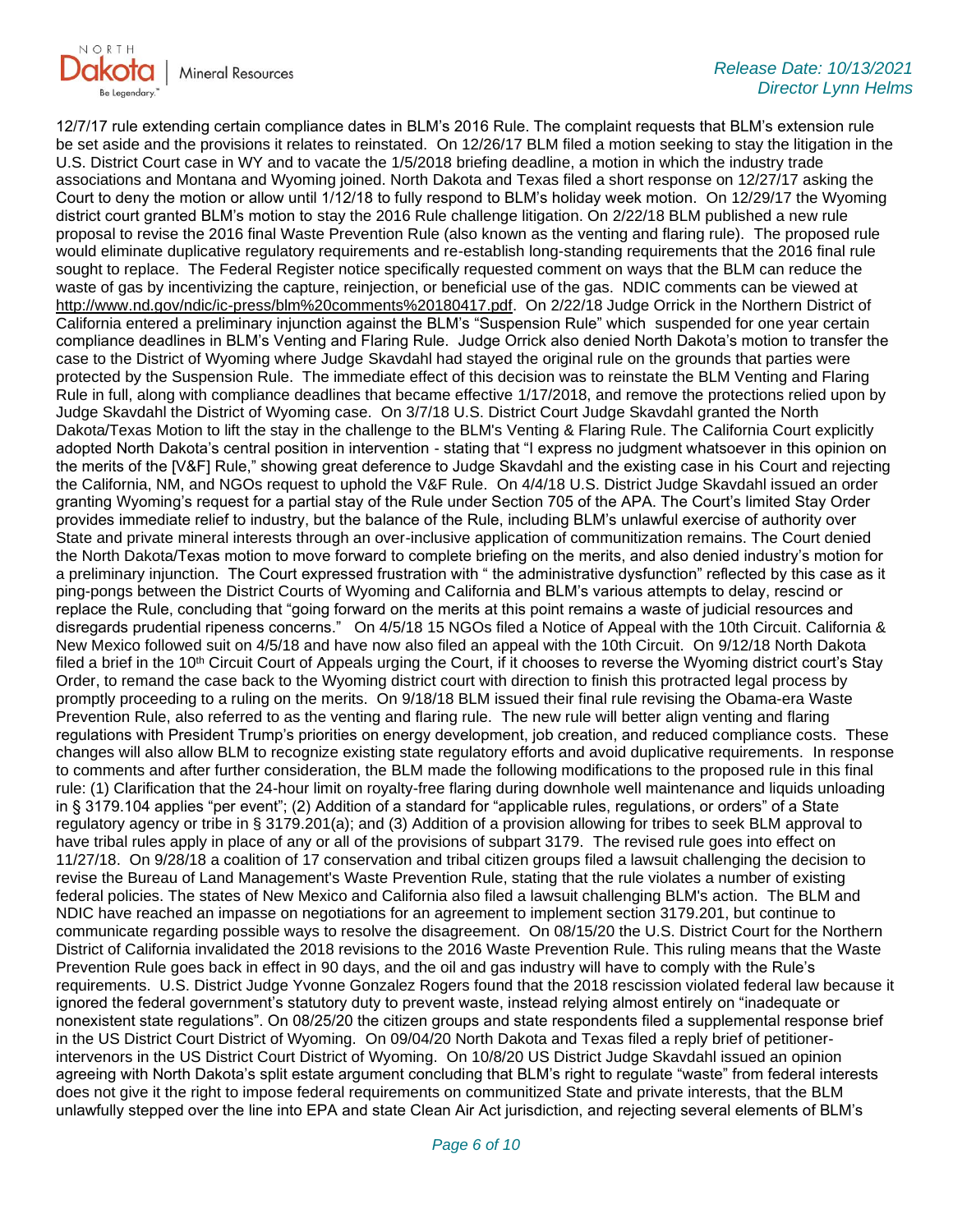

cost-benefit analysis, including that BLM cannot justify the rule based primarily on alleged environmental "co-benefits" and that BLM should not have used the so-called "global cost of carbon" in its calculations. He also wrote with some humor, reflecting on the tortured process of setting policy through litigation "So, three and a half years later, after several turns and loopty-loops, it seems the roller coaster has returned to the station, though the Court doubts any of the parties will be exiting the ride just yet, as it is likely this Court's decision will not end this ride but simply serve as a lift hill transporting it to another level." As expected, on 12/21/20, CA and NM appealed Judge Skavdahl's decision to the US Court of Appeals for the 10<sup>th</sup> Circuit.

**BLM** revised final regulations for hydraulic fracturing on federal and Indian lands were published in the CFR on 3/26/15 and they were scheduled to go into effect 6/24/15. North Dakota, Colorado, Utah, Wyoming, Western Energy Alliance, and IPAA filed for a preliminary injunction to prevent the rules going into effect until the case is settled. Following a lengthy hearing in Casper, Wyoming on 6/23/15, the court issued a stay on the rules. On 9/30/15 the court granted a preliminary injunction, preventing the rules from being enforced until litigation on the rule is final. The 10<sup>th</sup> Circuit Court of Appeals issued an order 3/10/16 denying the industry alternative motion for a stay. On 6/21/16 the court found the rule to be unlawful and ordered it set aside. The plaintiffs filed a motion with the US Court of Appeals for the Tenth Circuit to dismiss the appeal of the preliminary injunction. The Department of Justice on behalf of the BLM and the intervening environmental groups filed an appeal of the decision on the rule and oppose the motion to dismiss the appeal of the preliminary injunction. The North Dakota Response Brief to the US Court of Appeals for the Tenth Circuit was filed 9/15/16. NDIC comments on the rule can be found at<http://www.nd.gov/ndic/ic-press/BLM-comments-120625.pdf>. On 3/28/17 President Trump issued an executive order which in part directs "The Secretary of the Interior shall review the following final rules, and any rules and guidance issued pursuant to them, for consistency with the policy set forth in section 1 of this order and, if appropriate, shall, as soon as practicable, suspend, revise, or rescind the guidance, or publish for notice and comment proposed rules suspending, revising, or rescinding those rules". This rule is included in the list as item (i). On 5/4/2017 BLM filed a request asking the court to hold the appeal in abeyance as it will "soon" initiate a rulemaking process to revise or rescind the 2015 Rule, that it had the authority to issue the Rule, but conceding that the Rule does not reflect BLM's current priorities or policies, as reflected in certain recent Presidential Executive Orders. After the BLM submitted its filings the 10th Circuit Court Appeals immediately directed the petitioners (including North Dakota) and the intervenors to file briefs by 6/5/17 to respond to BLM's position. Two amicus groups that submitted merits briefs (the law school professors and former DOI officials) filed supplemental amicus briefs on the questions posed by the Court following the change of Administrations. The Court's Supplemental Order authorized the filing of these additional amicus briefs. Both briefs seek to capitalize on the BLM's continued insistence that it had the authority to issue the Rule (but concede that the 2015 HF Rule does not reflect BLM's current priorities or policies as reflected in certain recent Presidential Executive Orders). The two amicus groups solicit the Court to rule on the merits of the BLM and NGO appeals and to overturn the District Court decision, actually asking the Court to issue an advisory opinion on the BLM's authority. In addition to addressing the NGO arguments, North Dakota will respond to these two briefs in the context that all three parties are asking the Court to do what it is prohibited from doing by Article III of the U.S. Constitution. North Dakota filed a response brief 6/20/17 in support of the BLM action to put the rule in abeyance and take final action vacating the rule. Oral arguments before the 10<sup>th</sup> Circuit took place 7/27/17. A recording of the oral arguments is now available on the home page of the court's website [http://www.ca10.uscourts.gov.](https://gcc02.safelinks.protection.outlook.com/?url=https%3A%2F%2Furldefense.proofpoint.com%2Fv2%2Furl%3Fu%3Dhttp-3A__www.ca10.uscourts.gov%26d%3DDwMGaQ%26c%3D2s2mvbfY0UoSKkl6_Ol9wg%26r%3D-wqsZnBxny594KY8HeElow%26m%3DUl_VtJUX6iW5pvHjCcBxUWtskC0F4Dhry3sPtcEHvCw%26s%3DlaRHiLDv5w8otcQWQjpn82WMieoB2AZ-Q4M1LFQPL5s%26e%3D&data=04%7C01%7Ckahaarsager%40nd.gov%7C5f806a82d1d94988853208d98dd0e151%7C2dea0464da514a88bae2b3db94bc0c54%7C0%7C0%7C637696750545318530%7CUnknown%7CTWFpbGZsb3d8eyJWIjoiMC4wLjAwMDAiLCJQIjoiV2luMzIiLCJBTiI6Ik1haWwiLCJXVCI6Mn0%3D%7C1000&sdata=T8SACJerSh%2BExYcXtE%2FUlTaUTD%2FT9ft9fUZgizaBrvA%3D&reserved=0) NDIC filed comments supporting BLM's rescission of the rule that can be found at [http://www.nd.gov/ndic/ic-press/dmr-blm-comment17-9.pdf.](http://www.nd.gov/ndic/ic-press/dmr-blm-comment17-9.pdf) On 09/21/17 the 10th Circuit issued a split (2-1) decision to dismiss the appeals as prudentially unripe, vacate the district court's judgment invalidating the rule, and remand with instructions to dismiss the underlying action without prejudice. Appellees State of North Dakota, State of Colorado, State of Utah, and State of Wyoming's filed a Petition for Panel Rehearing And/Or Request for En Banc Determination on 11/03/17. On 11/06/17 the court ordered the appellants to file a response to the Petition on or before 11/20/2017. The En Banc rehearing request was denied. The 10<sup>th</sup> circuit court has not yet issued its mandate ending the current round of litigation in the Wyoming District court. The Ute tribe filed a motion on 1/12/18 asking the court to dismiss the appeals as moot based on the publication of the rescission rule and leave the WY court decision to vacate the rule in place. The court ordered the DOJ and BLM to file a response by 1/22/18. On 12/29/17 BLM published a final rule rescinding the 2015 Hydraulic Fracturing rules with 2 exceptions 1) the rule does not restore language requiring pre-approval of non-routine hydraulic fracturing operations and 2) the rule does not rescind changes to 43 CFR 3160 due to other rules published between 3/26/15 and 12/29/17 (electronic filing and venting & flaring rules). On 2/7/18 North Dakota filed a reply in support of its motion to dismiss the original rule appeal as moot pursuant to Federal Rule of Appellate Procedure 27(a)(4), and request that the Court should not issue the mandate, nor vacate the District Court's judgment based on two new and important developments: (1) on December 29, 2017, the Bureau of Land Management (BLM) promulgated a final rule rescinding the Hydraulic Fracturing Rule ("HF Rule"), and (2) on 1/24/2018, the Citizen Group Intervenors challenged the repeal of the HF Rule ("HF Repeal Rule") in the U.S. District Court for the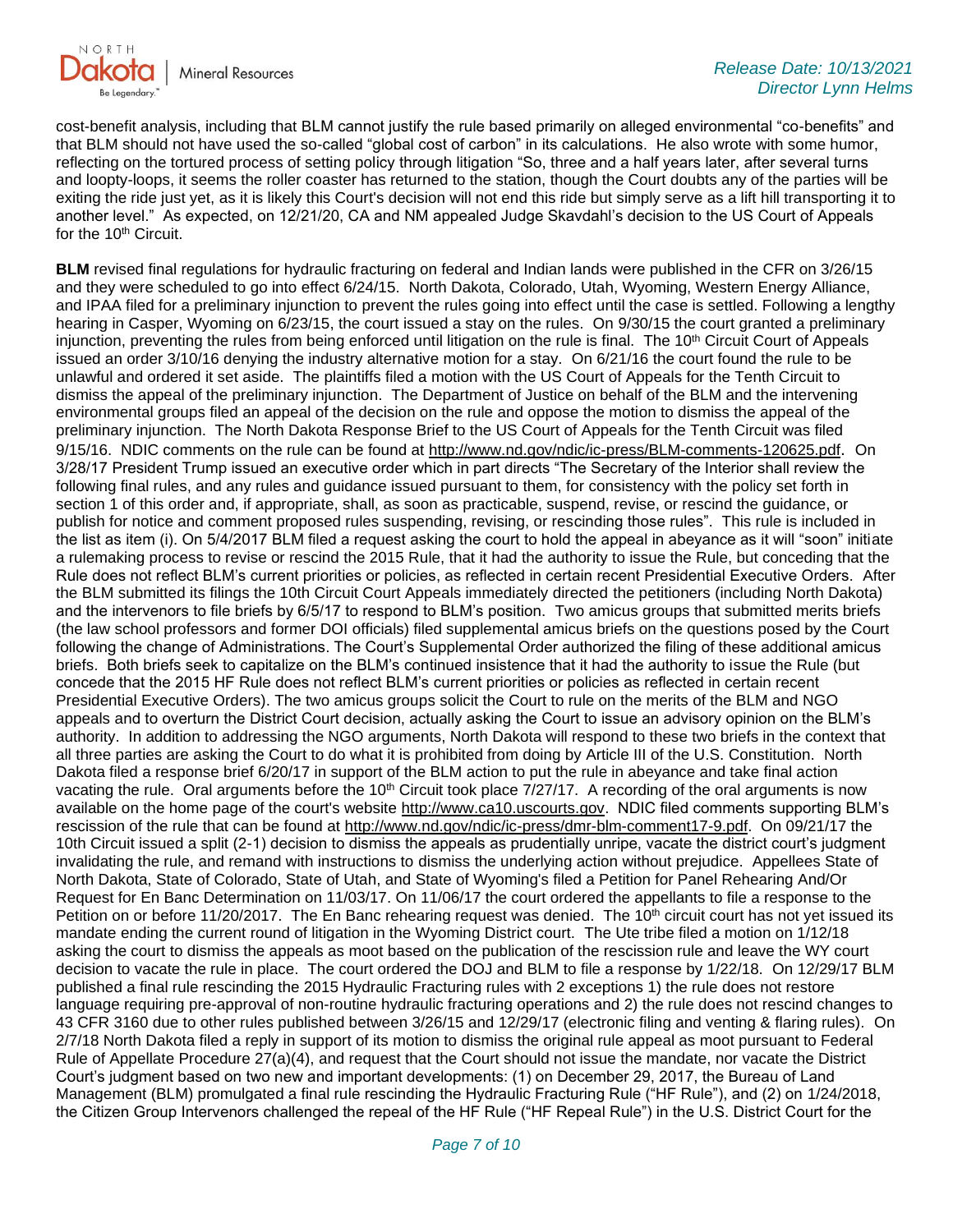

Northern District of California.

**CEC** On 02/25/2020 the Council on Environmental Quality published a proposal to modernize its National Environmental Policy Act (NEPA) regulations. On 03/09/2020 the NDIC submitted comments in support of the CEQ proposal. NDIC comments can be found at<http://www.nd.gov/ndic/ic-press/Council%20of%20Environmental%20Quality%20200309.pdf>. On July 15, 2020 the Trump administration issued an executive order to reduce the types and number of projects that will be subject to review under the NEPA, shorten the timeline for reviews, and drop a requirement that agencies consider the cumulative environmental effects of projects, such as their contribution to climate change. On 7/29/20 a coalition of 20 environmental justice, outdoor recreation and conservation groups — led by the Western Environmental Law Center (WELC) and Earthjustice — filed a lawsuit over CEQ's regulations in the U.S. District Court for the District of Northern California.

**CONGRESS** on 3/1/21 Democratic members of the United States House of Representatives Committee on Energy and Commerce filed the "Climate Leadership and Environmental Action for our Nation's Future Act" also known as the "CLEAN Future" Act to "address the climate crisis". The CLEAN Future Act would amend and require the new regulations under Clean Air Act (CAA), Safe Drinking Water Act (SDWA), Solid Waste Disposal Act (SWDA), Comprehensive Environmental Response, Compensation and Liability Act (CERCLA) of 1980, National Environmental Policies Act (NEPA) of 1969, Emergency Planning and Community Right-to-Know (EPCRA) Act of 1986, Energy Policy Act of 2005 (EPAct), Natural Gas Act , Federal Power Act, Public Utility Regulatory Policies Act of 1978, National Security Act of 1947, and the Securities Exchange Act of 193. The CLEAN Future Act would impose redundant regulations and net sequestration requirements on Enhanced Oil Recovery injection wells, reduce hydraulic fracturing by requiring expensive and redundant monitoring and testing as well as a new Environmental protection Agency database, repeal the exemption for aggregation of emissions for oil and gas sources under the Clean Air Act, which would force states to limit production to ensure attainment, label methane a "super pollutant" and require the Environmental Protection Agency to adopt regulations to reduce methane emissions and impose federal flaring controls to reduce routine flaring to 100% below 2017 levels by 2028, repeal the Oil and Gas E&P exemption under federal hazardous waste regulations and require EPA to promulgate regulations for hazardous oil and gas waste, including requirements for groundwater monitoring, siting, corrective action, and financial assurance, implement carbon fees, implement new Securities and Exchange Commission requirements for climate disclosures and for oil and gas reserves reporting.

**CONGRESS** on 4/13/21 Senators Cramer and Lujan filed the Revive Economic Growth and Reclaim Orphaned Wells Act – "REGROW Act" Providing states, tribes, and federal agencies \$4.275 billion for orphaned well cleanup on state and private lands; \$400 million for orphaned well cleanup on public and tribal lands; \$32 million for related research, development, and implementation to properly clean up and retire abandoned oil and gas wells which currently do not have a party responsible for them. A modified version of the "REGROW Act" is incorporated in H.R.3684 - Infrastructure Investment and Jobs Act approved by the Senate and pending in the House.

**EPA** On 08/21/2018 the U.S. Environmental Protection Agency (EPA) proposed a new rule to reduce greenhouse gas (GHG) emissions from existing coal-fired electric utility generating units and power plants across the country. This proposal, entitled the Affordable Clean Energy (ACE) Rule, establishes emission guidelines for states to use when developing plans to limit GHGs at their power plants. The ACE Rule replaced the prior administration's Clean Power Plan (CPP) and instead empowers states, promotes energy independence, and facilitates economic growth and job creation. Pursuant to President Trump's Executive Order 13873, which directed Federal agencies to review burdensome regulations, the EPA undertook a review of the CPP. Many believed the CPP exceeded EPA's authority under the Clean Air Act, which is why 27 states, 24 trade associations, 37 rural electric co-ops, and three labor unions challenged the rule. The Supreme Court issued an unprecedented stay of the rule. The proposal was published in the Federal Register on 8/31/18 and EPA took comment on the proposal for 60 days and held a public hearing. More information is available at [https://www.epa.gov/stationary-sources-air-pollution/proposal-affordable-clean-energy-ace-rule.](https://gcc02.safelinks.protection.outlook.com/?url=https%3A%2F%2Fwww.epa.gov%2Fstationary-sources-air-pollution%2Fproposal-affordable-clean-energy-ace-rule&data=04%7C01%7Ckahaarsager%40nd.gov%7C5f806a82d1d94988853208d98dd0e151%7C2dea0464da514a88bae2b3db94bc0c54%7C0%7C0%7C637696750545318530%7CUnknown%7CTWFpbGZsb3d8eyJWIjoiMC4wLjAwMDAiLCJQIjoiV2luMzIiLCJBTiI6Ik1haWwiLCJXVCI6Mn0%3D%7C1000&sdata=u9p59dgES3gvCIoaCRh41o3wtg5wUX14GQPVipeXqJI%3D&reserved=0) On July 8, 2019, EPA issued the final Affordable Clean Energy rule (ACE) and repealed the Clean Power Plan. On the same day the American Lung Association and the American Public Health Association filed a challenge to the rules in the U.S. Court of Appeals for the District of Columbia. Since then, 22 states, the District of Columbia and six municipalities led by the state of New York lodged a challenge to the rules in the D.C. Circuit, followed closely by a third challenge brought by environmental groups. Numerous industry groups and power providers are seeking to intervene in the litigation in support of the ACE rule. The EPA has asked the court to expedite review of the challenges in the hope of achieving a resolution in the D.C. Circuit by summer of 2020.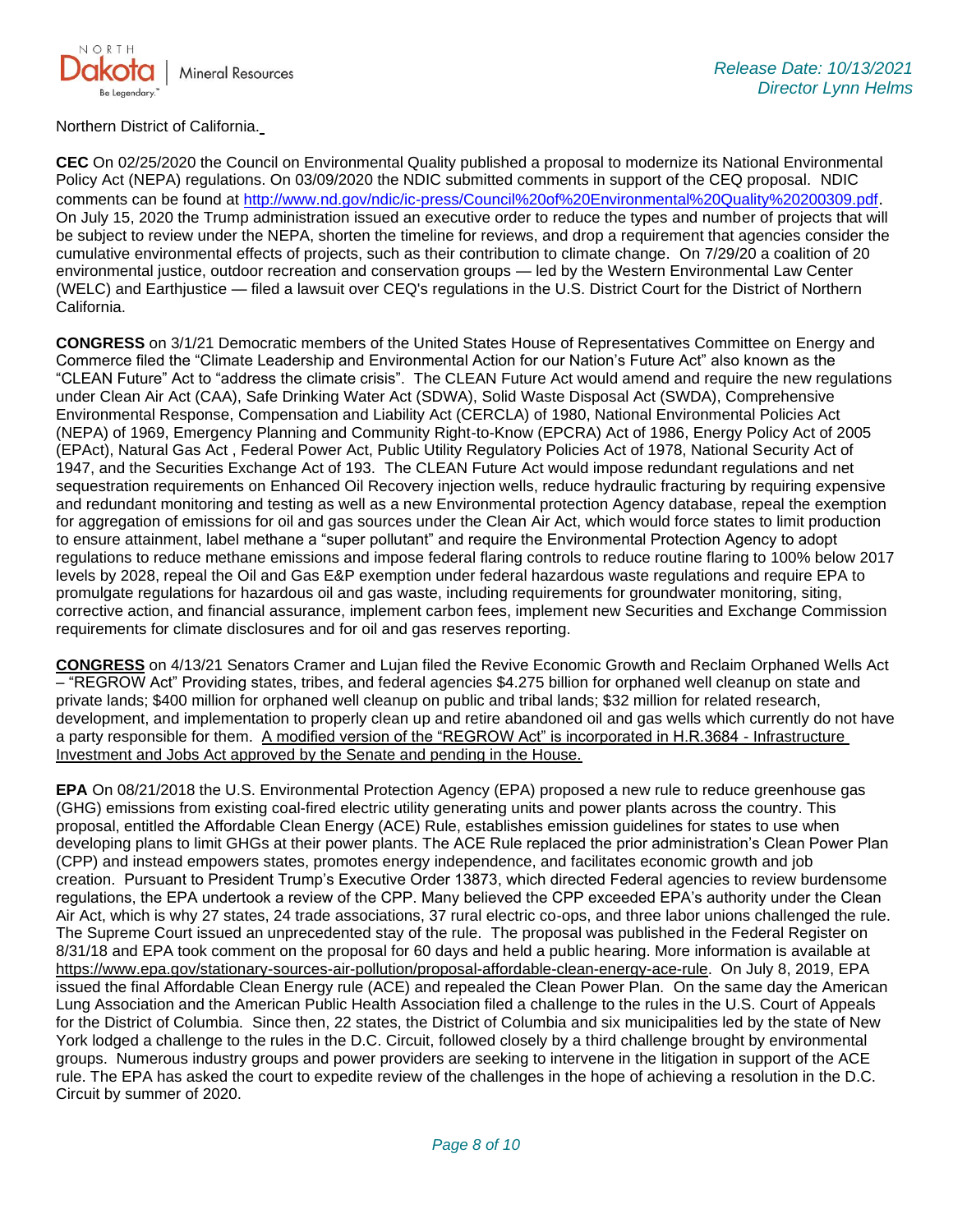

**EPA** On 6/3/16 the final rule proposing a suite of changes to Clean Air Act permitting requirements for new and modified emissions sources in the oil and natural gas industry was published in the Federal Register. On 6/29/16 the NDIC decided to file a Petition for Review with the US Appeals Court for the District of Columbia to defend the state's sovereign jurisdiction over oil and gas regulation. Thirteen other states have joined this effort. North Dakota declined the standard offer to explore settlement through the court's mediation program.

The proposed actions and NDIC comments are as follows:

o Proposed New Source Performance Standards – Docket ID number EPA-HQ-OAR-2010-0505. NDIC comments can be found at<http://www.nd.gov/ndic/ic-press/EPA-HQ-OAR-2010-0505.pdf>

o Draft Control Techniques Guidelines – Docket ID number: EPA-HQ-OAR-2015-0216. NDIC comments can be found at <http://www.nd.gov/ndic/ic-press/EPA-HQ-OAR-2015-0216.pdf>

o Proposed Source Determination Rule – Docket ID number: EPA-HQ-OAR-2013-0685. NDIC comments can be found at <http://www.nd.gov/ndic/ic-press/EPA-HQ-OAR-2013-0685.pdf>

o Proposed Federal Implementation Plan for Implementing Minor New Source Review Permitting in Indian Country – Docket ID number: EPA-HQ-OAR-2014-0606. NDIC comments are at [http://www.nd.gov/ndic/ic-press/EPA-HQ-OAR-](http://www.nd.gov/ndic/ic-press/EPA-HQ-OAR-2014-0606.pdf)[2014-0606.pdf](http://www.nd.gov/ndic/ic-press/EPA-HQ-OAR-2014-0606.pdf).

North Dakota et al. and EPA have filed motions to govern further proceedings and briefing schedules. On 3/28/17 President Trump issued an executive order which in part directs "The Administrator shall review the final rule entitled "Oil and Natural Gas Sector: Emission Standards for New, Reconstructed, and Modified Sources," 81 Fed. Reg. 35824 (November 3, 2016), and any rules and guidance issued pursuant to it, for consistency with the policy set forth in section 1 of this order and, if appropriate, shall, as soon as practicable, suspend, revise, or rescind the guidance, or publish for notice and comment proposed rules suspending, revising, or rescinding those rules." On 4/7/17 EPA filed a motion to hold the cases in abeyance. On 6/8/17 the NGO environmental groups challenged EPA's November 5th decision to issue a 90 day stay of the Rule's upcoming implementation dates. The NGOs argue that EPA's justifications for its stay (onerous implementation costs and excessive state administrative burdens) of the Rule were already raised and rejected by EPA during EPA's original rulemaking and that the requirements of a "judicial stay" are not met. The NGO's action is a new case, filed in the D.C. Circuit. They have also filed an emergency motion asking the Court to immediately vacate EPA's decision. On November 3 the DC Circuit court issued a 2:1 decision granting the NGO petition and vacating EPA's 90 day stay of the rule. North Dakota filed an amicus brief in support of the EPA stay. On 7/13/17 the same DC Circuit court granted an EPA motion to recall the mandate and granting 14 days for then EPA to seek reconsideration or review by the full court. API and WVA along with other states filed petitions for rehearing en banc, but on 8/10/17 the entire DC Circuit issued an order denying the API and WVa et al States petitions. EPA now proposes a 2-year stay of certain provision in the oil and gas NSPS. North Dakota filed comments on 8/9/17 in support of the proposed 2-year stay. On 11/8/17 EPA published a Federal Register notice request for supplemental comments relating to the current Administration's efforts to change course on the oil and gas sector methane regulations put in place by the Obama Administration. North Dakota did not submit additional comment to EPA because the North Dakota comments submitted on 8/9/17 correctly advocate that EPA's rationale for the two year stay also justifies outright repeal of the original Rule, so it justifies a two year stay. On 9/11/18 EPA proposed targeted improvements to the 2016 New Source Performance Standards for the oil and gas industry that streamline implementation, reduce duplicative EPA and state requirements, and significantly decrease unnecessary burdens on domestic energy producers. This oil and gas targeted improvements package is expected to save up to approximately \$484 million in regulatory costs from 2019 – 2025 or \$75 million annually. NDIC comments can be found at<http://www.nd.gov/ndic/ic-press/EPA-HQ-OAR-2017-0757.pdf>. On 9/14/20 EPA's final Methane Rule was officially published in the Federal Register, making the rollback effective. On the very same day, a group of states filed a new lawsuit in the D.C. Circuit asking the court to review EPA's new methane regulations. A number of environmental groups followed suit the next day, asking the court to put an emergency halt to the rule. On 9/17/20 the D.C. Circuit issued an administrative stay, which temporarily freezes the EPA's rollback from taking effect while the court considers a long-term suspension of the rule. The court's order states that the administrative stay "should not be construed in any way as a ruling on the merits." On 10/14/20 North Dakota moved to intervene and on 1/22/21 filed a brief in support of the 2020 rule and requesting dismissal of petitioner's claims.

5/14/21 EPA is taking the first step to develop a proposed rule to reduce methane and other harmful pollutants from new and existing sources in the oil and natural gas industry. Today's actions are in response to President Biden's Executive Order 13990. "As we move forward to reduce pollution from oil and gas operations, it is vitally important to hear from all stakeholders, including those from impacted communities and industry," said EPA Administrator Michael S. Regan. President Biden's Executive Order "Protecting Public Health and the Environment and Restoring Science to Tackle the Climate Crisis" called on EPA to consider issuing a proposed rule by September 2021 to strengthen standards for methane emissions from new, reconstructed, and modified oil and natural gas sources and to address methane emissions